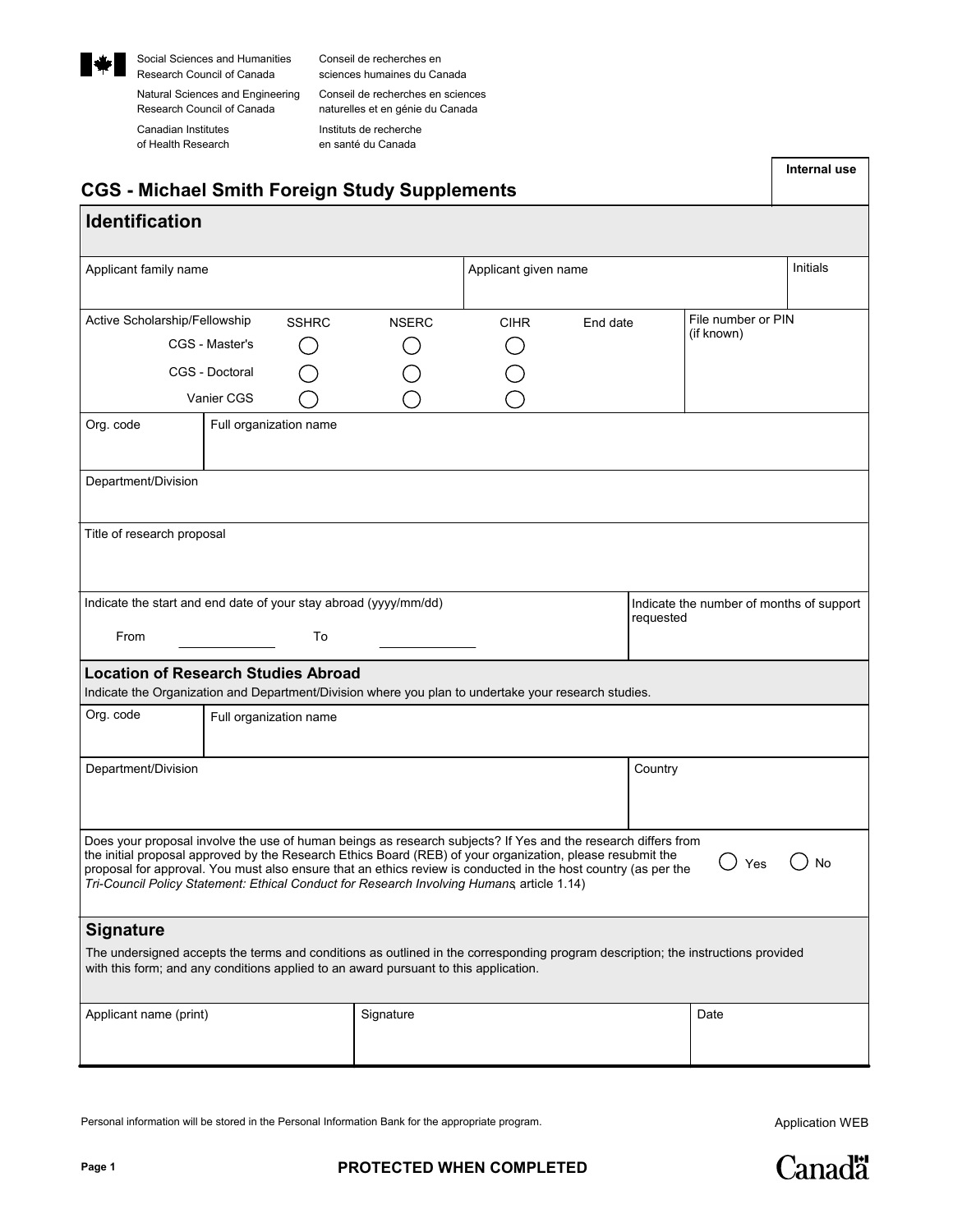

Social Sciences and Humanities Conseil de recherches en Research Council of Canada sciences humaines du Canada

Research Council of Canada Canadian Institutes of Health Research

Natural Sciences and Engineering Conseil de recherches en sciences naturelles et en génie du Canada Instituts de recherche en santé du Canada

Family name, Given name

## **CGS - MSFSS**

## **Budget Proposal**

Enter amounts rounded up to the nearest dollar.

| <b>Proposed Expenditures</b>                          |                                                                                                                                       |            |              | <b>Amount</b><br>\$ |
|-------------------------------------------------------|---------------------------------------------------------------------------------------------------------------------------------------|------------|--------------|---------------------|
| <b>Travel costs</b>                                   |                                                                                                                                       |            |              |                     |
| Accommodation                                         |                                                                                                                                       |            |              |                     |
| Living expenses                                       |                                                                                                                                       |            |              |                     |
|                                                       | Other travel related expenses (specify)                                                                                               |            |              |                     |
|                                                       |                                                                                                                                       |            |              |                     |
|                                                       |                                                                                                                                       |            |              |                     |
|                                                       |                                                                                                                                       |            |              |                     |
| <b>Total</b>                                          |                                                                                                                                       |            |              |                     |
|                                                       | Amount requested (maximum \$6,000)                                                                                                    |            |              |                     |
| <b>Supervisors</b><br>Support.                        | Provide information on your current research supervisor and the supervisor at the host institution who will each complete a Letter of |            |              |                     |
| Current research supervisor Family name<br>Given name |                                                                                                                                       |            | Initials     |                     |
| Org. code                                             | Full organization name                                                                                                                |            |              |                     |
| Department/Division                                   |                                                                                                                                       |            |              |                     |
| E-mail                                                |                                                                                                                                       |            | Phone number |                     |
| Host supervisor Family name                           |                                                                                                                                       | Given name |              | Initials            |
| Org. code                                             | Full organization name                                                                                                                |            |              |                     |

| E-mail | Phone number |
|--------|--------------|
|        |              |

Personal information will be stored in the Personal Information Bank for the appropriate program.<br>
Application WEB

Department/Division